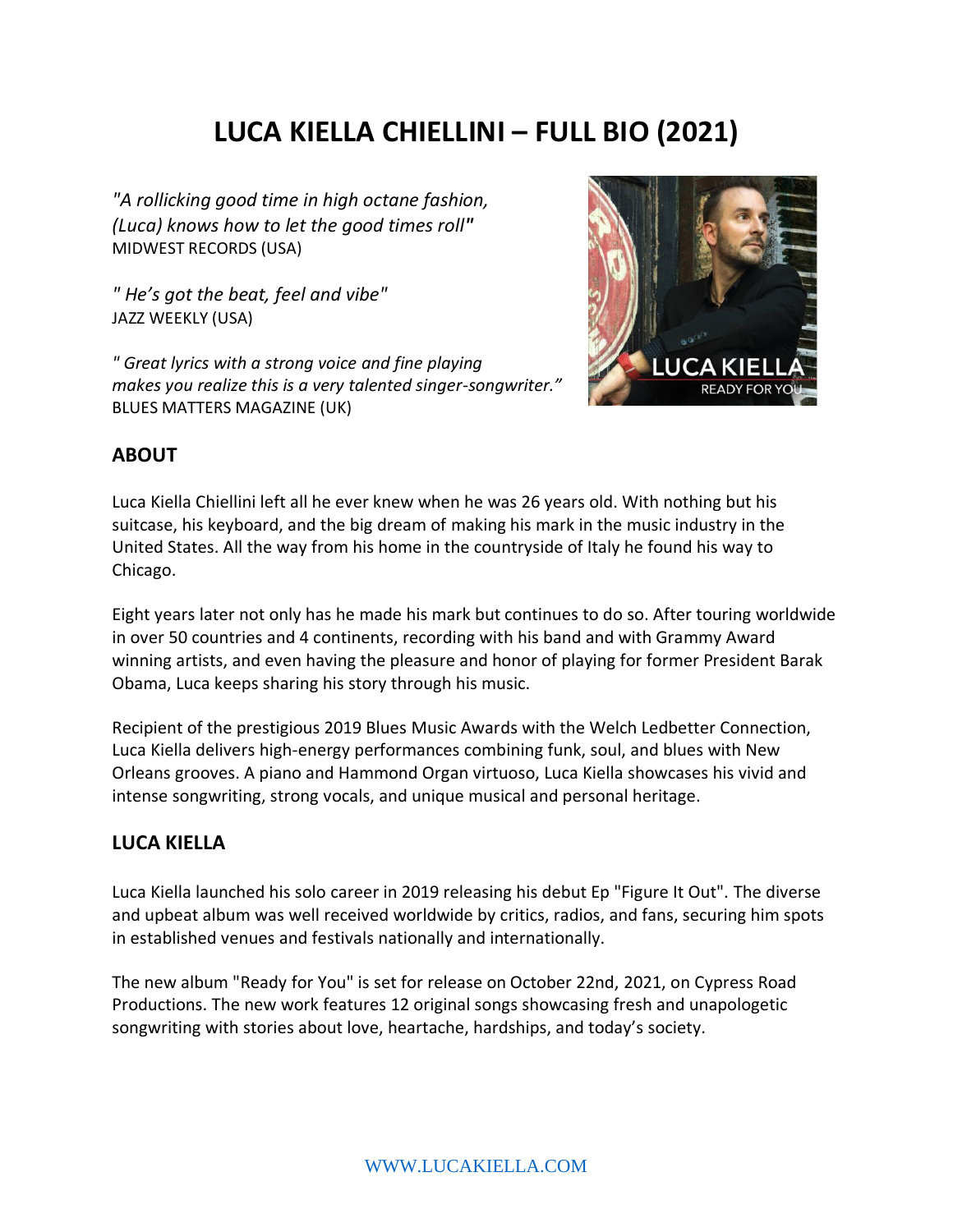Luca Kiella features in the new record one of Chicago's finest rhythm sections and powerful horns lead by Bonerama's trombonist Mark Mullins, recorded at New Orleans' historic Esplanade Studios.

"Ready For You" presents a diverse and mature sound showcasing visceral songwriting, tight grooves, and an expertise on the piano and Hammond Organ that touches the feelings of any blues, funk, and soul lover.

In 2018 Kiella founded and hosted the "Chicago Blues Piano Contest", the first talent contest honoring and preserving the tradition of the prestigious piano style from Chicago. Amid the judges were Erwin Helfer, Marty Sammon (Buddy Guy), and Sumito Ariyo Ariyoshi (Billy Branch and SOB).

He performs regularly at the NAMM Show (the largest music product trade show in the world), showcasing instruments for the prestigious brands he endorses: Mogami Cable, Radial Engineering, Gator Cases, Hammond USA, Westone Audio and Lounsberry Pedals.

# **CYPRESS ROAD PRODUCTIONS**

Alongside his recording and touring work with his band, Luca Chiellini writes and produces original music for television, motion picture, and advertisement campaigns. Among his most recent placements: Flash Mob Tower (music for the flash mob of the official reopening of the iconic leaning tower of Pisa after the Covid 19 lockdown, event covered by the major media sources worldwide) and the jingle for the annual convention of the NGO Emergency.

## **NOTABLE PAST PERFORMANCES**

Luca Kiella had the pleasure of **PERFORMING WITH** Buddy Guy, Sinead O'Connor, Toronzo Cannon, Popa Chubby, The Welch-Ledbetter Connection, Curtis Salgado, Vanessa Collier, John Primer, Honey Island Swamp Band, Matt Schofield, Victor Wainwright, Lurrie Bell, The Kinsey Report, Deitra Farr, Lil' Ed, Matthew Skoller, Carl Weathersby, Joanna Connor, Debbie Davis, Norah Jean Bruso, Wayne Baker Brooks, Big James and the Chicago Playboys, Jamiah Rogers, Demetria Taylor, Mike Wheeler, among others.

Kiella had the honor of **SHARING THE STAGE WITH** B.B. King, Booker T and the MG's, Jon Batiste & Stay Human, Doyle Bramhall II, Bobby Rush, Blues Traveler, Bob Weir, Shemekia Copeland, Robert Randolph, Butch Trucks, John Hammond, Betty Wright, Latimore, C.J. Chenier, Terrence Simien, Sonny Landreth, Joe Louis Walker, Foghat, The Sheepdogs, Samantha Fish, Millie Jackson, Royal Southern Brotherhood, Preservation Hall Jazz Band, Rick Estrin, Vasco Rossi, Elio e le Storie Tese, among others.

Over the years, Kiella has appeared on major **TV** and **RADIO NETWORKS**: ABC, WGN TV, FOX 32, "The U", WXRT Radio, Sirius XM. He performed at the Democratic National Convention 2016 for former President Barack Obama and presidential candidate Hillary Clinton.